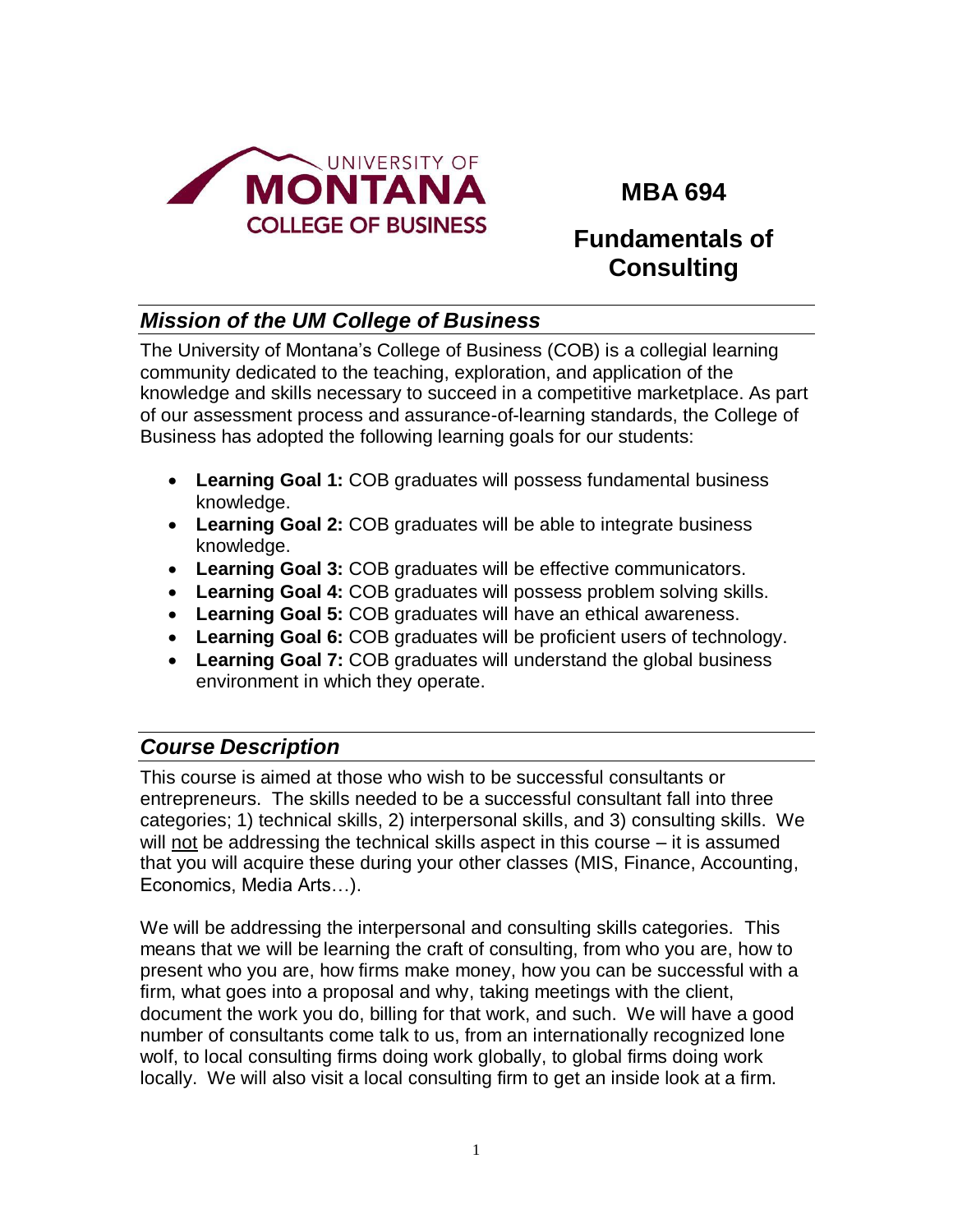# *Learning Objectives*

The overall course objective is to provide the concepts and skills you need to be a successful consultant. We will concentrate on learning and implementing the tools and skills that you will need on any consulting engagement.

Upon successful completion of the course, you are expected to be able to:

- Craft a sensible and articulate proposal for the consulting work you will be doing.
- Be able to budget and track the work that you are doing.
- Use a framework to structure the consulting work that you are doing, and justify why you are using that framework.
- Know how to deliver the consulting project gather information, analyze it, document it, report your progress, and report on the consulting project.
- Communicate effectively in interviews and presentations that means learning how to listen and learn.
- Develop a personal plan for improving yourself to become a better consultant, by understanding your own strengths and weaknesses, and how to position yourself to firms and clients.

# *Instructor's Expectations*

In general, the students should assist the instructor in creating a positive, supportive environment for learning. Consulting is the business world depends on a successful "team" approach. Characteristics of successful teams include: diversity in background and skills; tolerance of diversity, uncertainty and ambiguity; clear and complete communication; and mutual respect of others views. Therefore students are expected to attend classes on a regular basis, arrive to class on time, remain in class until it ends, participate in discussions when appropriate, turn in assignments on their assigned due date. Most importantly, all participants in the class should be considerate of the other class participants and treat them (and their opinions) with respect. Insensitivity in this area will not be tolerated.

Wireless devices, including computers, PDA's, and cell phones may not be turned on or in use during the class period unless approved in advance by the professor. If you have a device on during class and are not using it to usefully support what we are doing in class then you will not be allowed to use it for the rest of the semester.

Students with disabilities documented through U of M Disability Services for Students (DSS) will be accommodated and have the responsibility to contact the instructor to initiate the appropriate actions. Please see me to discuss any concerns on this matter. The University of Montana assures equal access to instruction through collaboration between students with disabilities, instructors, and Disability Services for Students (DSS). "Reasonable" means the University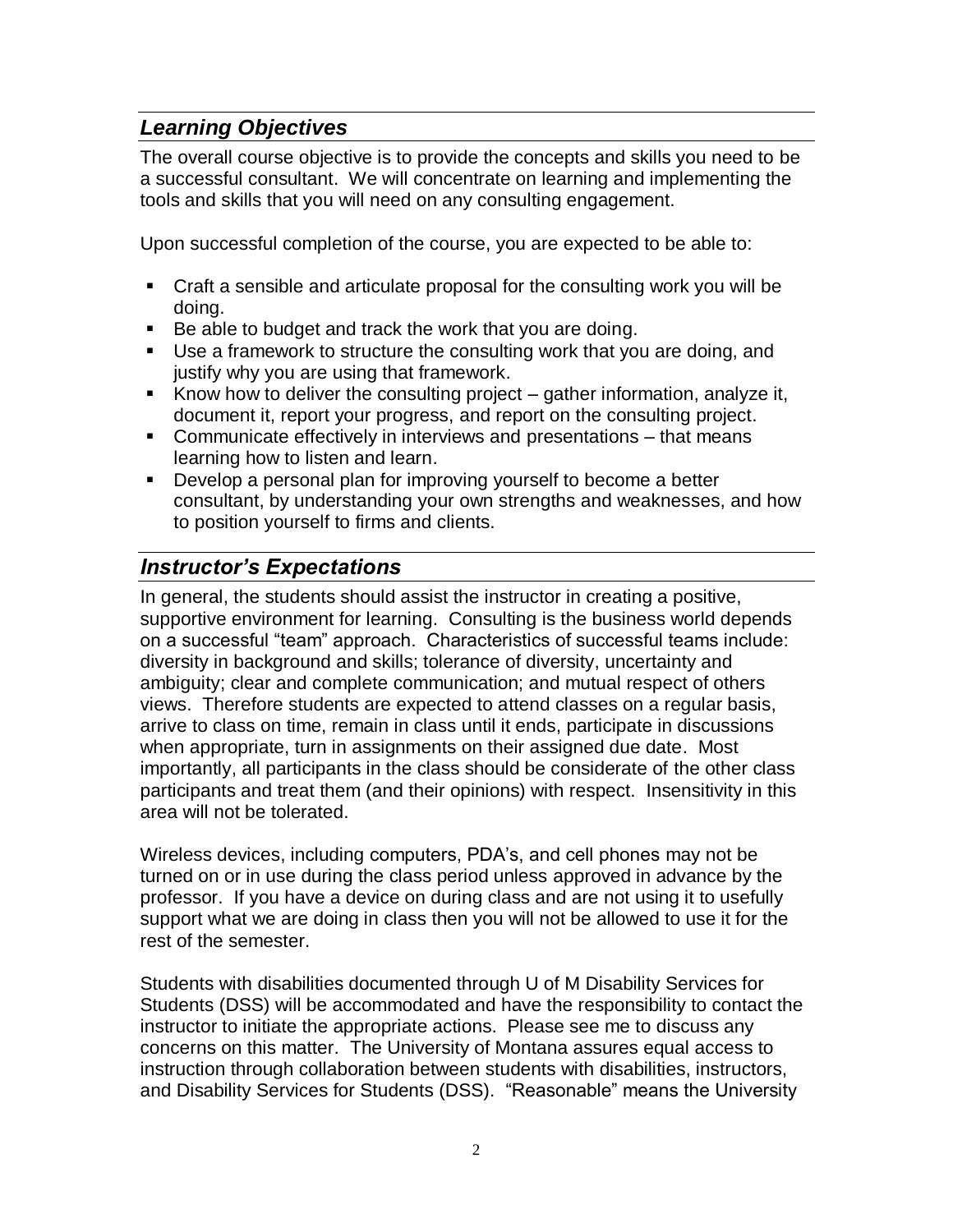permits no fundamental alterations of academic standards or retroactive modifications. For more information, please consult the [DSS website](http://www.umt.edu/disability) (http://www.umt.edu/disability).

# *Course Requirements and Expectations*

The course will consist of some or all of the following: lectures, in-class activities, exams, team assignments.

#### **Lectures**

The majority of the course content will be delivered via lectures. Since it has not been possible to find a textbook that adequately addresses the material we want to cover in this course, we will not be using one. As a result, other material has been selected to expand your exposure to various aspects of consulting. It is your responsibility to access this material from Moodle, print it off and read it. Since there is no book, the costs of doing this compensate.

## **In-Class Exercises and Discussions**

Students are expected to read the assigned material or perform the assigned activities prior to coming to class. These activities and exercises are designed to reinforce the lecture material. Therefore, failure to do so will severely hamper your understanding of the lecture and, ultimately, your class participation grade.

### **Exams**

There will be one "take-home" exam.

### **Team Assignment**

The team assignment has critical significance. Effort and strength in the team assignments will substantially impact your final grade. Team assignment peer reviews will help me assess your effort and strength. A poor peer review from two or more of your peers will impact your grade significantly.

### **Client Meeting**

The main element of your team assignment will be the meeting with the client (me). The idea behind the client meeting is two-fold: 1) see how you as a team analyze and then present the analysis of your material, 2) video-tape you as a team and give you personal post-class feedback on your presentation style and skills. During the meeting your client will be "potentially hostile". You should expect the questions you receive to be hard focused, and to press you on your thinking. Thinking nimbly and articulating your thoughts on-the-fly is a critical consulting skill that we'll test here.

#### **Homework**

The TV show Lie To Me, on Fox TV.

I have posted season one of Lie to Me in Moodle. There are 12 episodes. We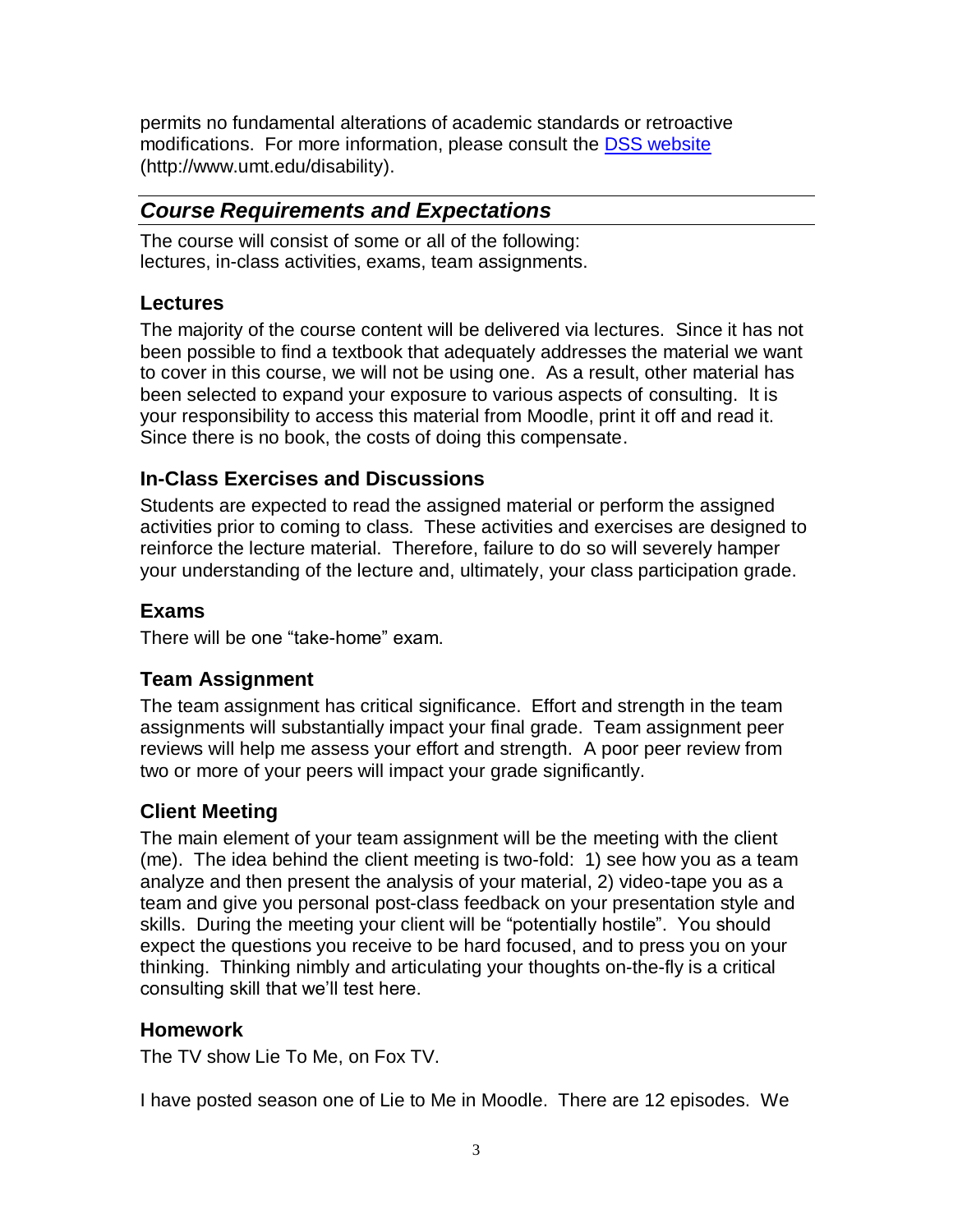use this show because it very capably demonstrates and teaches the art of understanding body language. Since professional consultants often cite their ability to read people as being a critical component of their success, learning the fundamentals of body language is important to your success in this field. You can make the very best use of this show and what we cover in our *Body Language* segment of class by watching episodes 1, 2 and 3 before that segment of class.

# *Required Textbook*

None.

A review of the available textbooks and professionally oriented textbooks found none that adequately supported this course, particularly at the price points of the books. **"Consulting for Dummies"** Nelson and Economy, is the best book I've found if you want a book to support what we are doing in class.

# *Grading*

Final grades will be based on the following:

### **Individual Assignments**

- 30 Second/ 2 Minute Intro
- LinkedIn Profile
- Consulting Resume

### **One Exam**

We will have one exam, covering important things that have been addressed in class. This will be a "download and complete within 1 hour" exam.

### **Client Meeting**

Meet in teams. Some sort of handout will be needed to guide the meeting. A two-page "*Here's what you need to do*" report is due after this meeting. There will be a peer evaluation to determine that there was even contribution from all team members. Significant variation in grades amongst team members based on peer evaluated effort can occur.

# **Write up of visiting consultants (Five Things I Learnt FTIL)**

- 1. Tom Stergios of ATG (Advance Technology Group) Missoula Solutions **Center**
- 2. KPMG Advisory
- 3. Ray Kordoplowski of Customer Value Management (unless he is at his second home in New Zealand)
- 4. Sherri Davidoff / Madison Iler of LMG Security
- 5. FAST Enterprises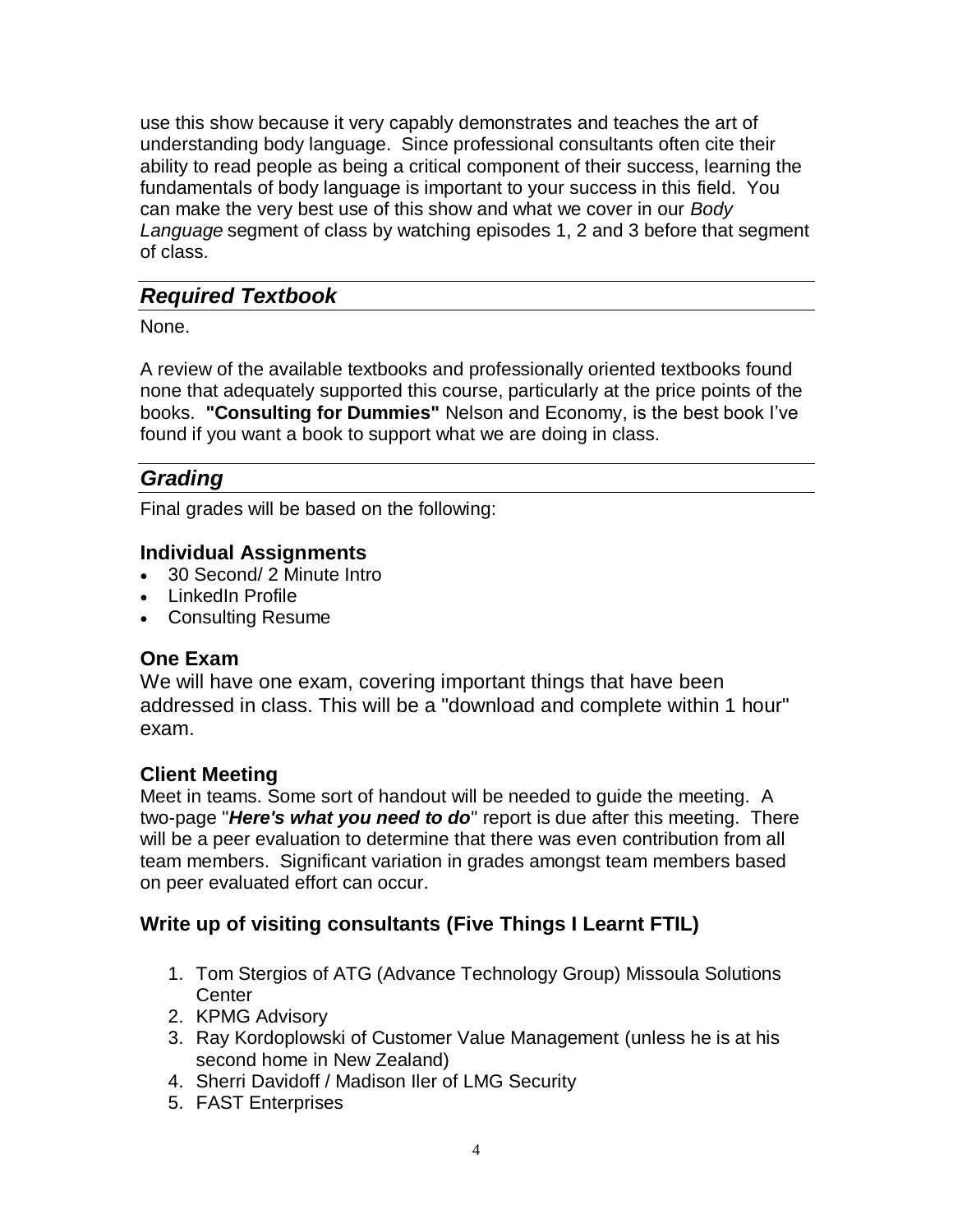This list is subject to change based on the availability of guest speakers. The timeline for this class, in Moodle, will be the most accurate version of who is coming, and when.

#### **Write up of site visit to local consulting firm**

This visit occurs on a Friday afternoon during the semester. I will give you as much notice as I can as soon as I know when this will occur. We will skip a regular class to make up for this visit.

#### **Portfolio of Key Charts and Insights from class**

A self-help document, prepared from materials culled from class, for you to refer to later when you are consulting.

It is important to recognize that grading necessarily reflects the instructor's judgment regarding the quality of your work. Although an objective criterion for grading exists, all grading is somewhat subjective. If you have a question about a grade, please see me. However, requests for re-grading are likely to meet with skepticism unless an obvious grading mistake or unfairness is presented.

Grades will be conferred on  $a \pm b$  as and comply with the ranges shown below. Please note that the College of Business requires students to attain a C or better in all core classes.

| <b>Overall</b>         | Letter |
|------------------------|--------|
| <b>Percentage</b>      | Grade  |
| $pct = 93%$            | A      |
| $93\%$ > pct >= 90%    | А-     |
| $90\%$ > pct >= 87%    | B+     |
| $87\%$ > pct >= 83%    | в      |
| $83\%$ > pct >= 80%    | В-     |
| $80\%$ > pct >= 77%    | C+     |
| $77\%$ > pct >= 73%    | C      |
| $73\%$ > pct >= $70\%$ | $C-$   |
| $70\%$ > pct >= 67%    | D+     |
| $67\%$ > pct >= 60%    | D      |
| $60\% < \text{pct}$    | F      |

#### *Class Attendance*

As with any business profession, attendance is extremely important to succeed. Attendance is mandatory, meaning that students are expected to attend each class period. Students are expected to attend all class meetings and complete all assignments for this course. Class will start on time. Students must be seated when class begins.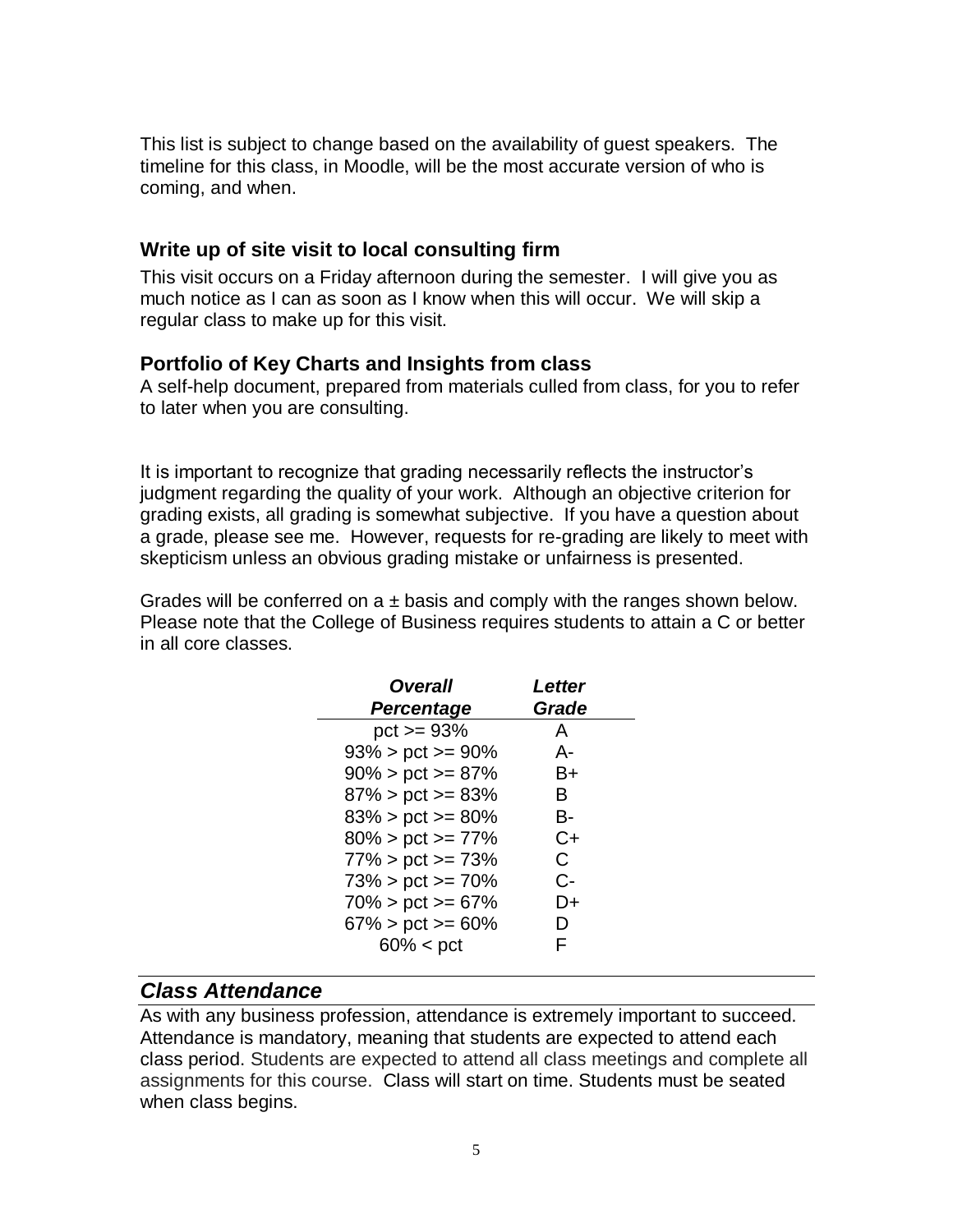Attendance will be taken on a random basis. The professors may take attendance at any time during the class session. **\*\*\****Students are considered to be in attendance, or absent, when the professor takes attendance.\*\*\** If you are not in your assigned class seat when attendance is taken, you will not be given credit for attending that day. If you need to leave class early, which is not recommended, please notify the professor at the beginning of class. Failure to do so may result in the loss of attendance for that day.

The professors understand there will be times when personal issues, such as medical issues and family emergencies, are unavoidable and take priority. Therefore, *each student will be allowed three (3) absences without penalty***.**  Students do not need to contact the professors to explain an absence. If you are absent, it is your responsibility to obtain missed material from your peers, so establish contact with other students in the class immediately.

Since students are allowed three absences, there is no such thing as an "excused" absence. If for any reason (including health issues supported by a doctor's note) more than three absences occur during the course of the semester, the student will receive a penalty equal to one full letter grade.

If a student is absent for a quiz, exam, or other activity for which points are given which count toward a grade the policy is that there is no make-up available. Solely at the professors discretion the professor may consider, for example, an official doctor's note (the veracity of which may be checked by a phone call to the writer of the note) as sufficient reason for a student to make up missed quizzes, exams or other gradable activities when this can be done in a manner consistent with the educational goals of this course.

This attendance policy applies beginning the first day of class, and registering late is not considered a sufficient reason for a student to make up missed quizzes, exams or other gradable activities and so no makeups will be offered.

Name tents will be distributed to all students. Students must bring their name tents to each class session. If students lose their name tents, it is their responsibility to replace their name tents with a professional-looking version, which specifies your full name and section number. Hand-written name tents are not acceptable in a business setting, just as a hand-written business card is not.

**\*\*\*Failure to bring an acceptable name tent to class will result in the loss of attendance for that day.\*\*\***

### *Academic Integrity*

Integrity and honesty are hallmarks of the consulting profession. It is your duty to abide by the University's academic policies, and it is the instructor's duty to enforce those policies. Cheating of any sort will not be tolerated. Cheating,